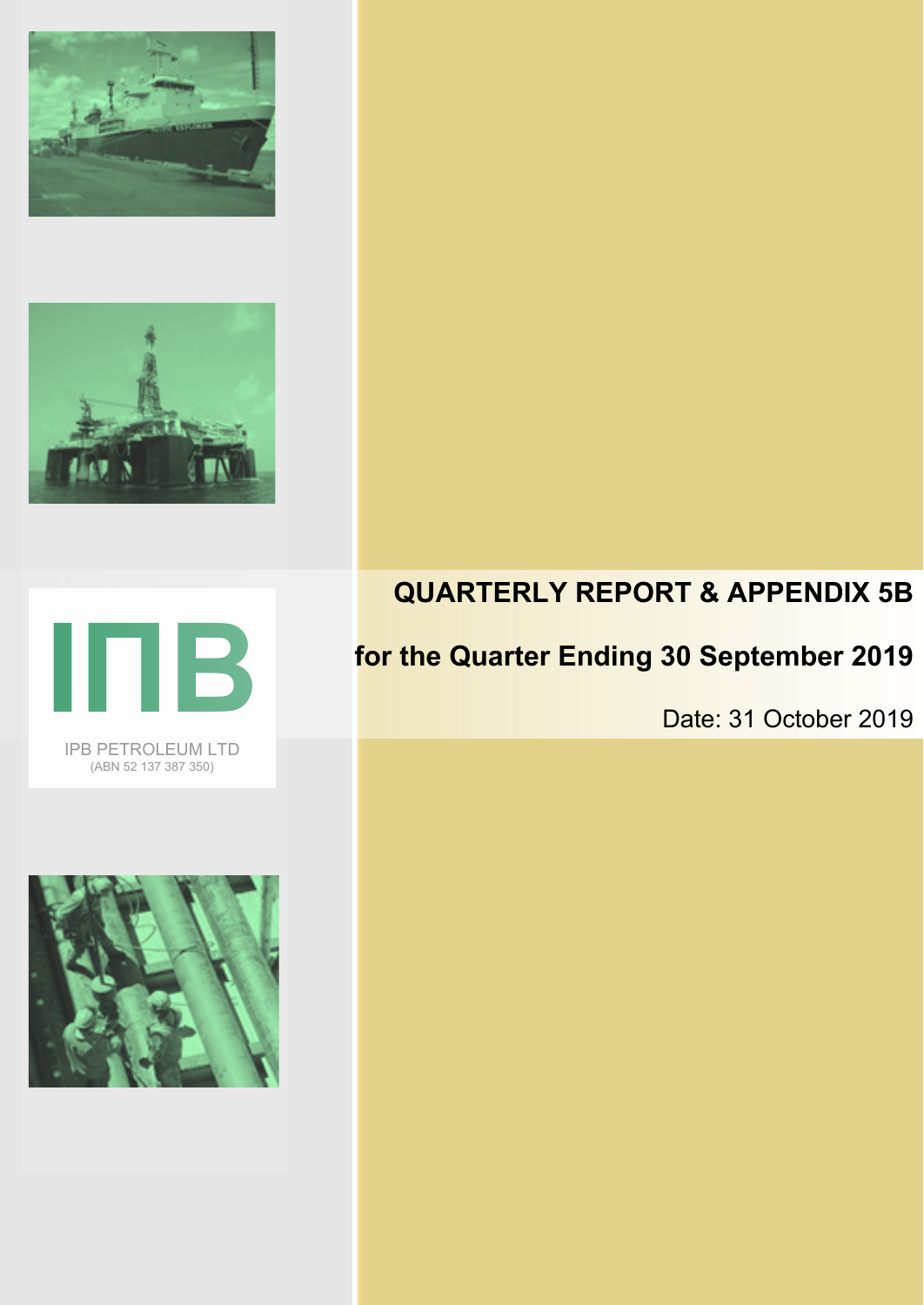

### **SEPTEMBER 2019 QUARTERLY ACTIVITIES REPORT**

#### **SUMMARY OF KEY EVENTS FOR THE QUARTER**

- Discussions progressed with international potential farminees and debt funders, and associated due diligence activities commenced.
- The Company conducted a further follow up Middle East roadshow to potential farminees
- During the Quarter, IPB continued to engage with NOPTA, the National Offshore Petroleum Titles Administrator, in relation to proposed well and related flow testing activities.
- IPB was also advised by NOPTA during the quarter that its surrendered WA-485-P and WA-471-P Permits were successfully cancelled.
- The Company released its 2019 Annual Report on 30 September and dispatched its Notice of Annual General Meeting to be held on 6 November 2019.

#### **PERMIT WA-424-P (IPB 100%)**

#### **Farmout and Proposed Drilling, Testing and related Activities**

During the quarter IPB continued to progress discussions and information exchanges with potential farmin partners, debt financiers and their representatives in the Middle East.

The Company continued to progress discussions with NOPTA in relation to its proposed flow testing activities at either Idris or Gwydion (previously referred to as the proposed DLT Project). Discussions since Quarter end have confirmed that IPB will be required to apply for a Production License before any oil recovered can be sold.

As at the date of this report the Company continues to progress a dual strategy – preferably to attract a new Farminee to drill Idris and potentially develop the field should the well be successful. The fall back strategy remains to conduct an extended flow test of Idris if successful, or a potential development of Gwydion following an application and granting for a production license and a successful debt funding.

#### **Permits WA-471-P and WA-485-P (Surrendered and Cancelled)**

IPB was also advised by NOPTA during the quarter that its surrendered WA-485-P and WA-471-P Permits were successfully cancelled.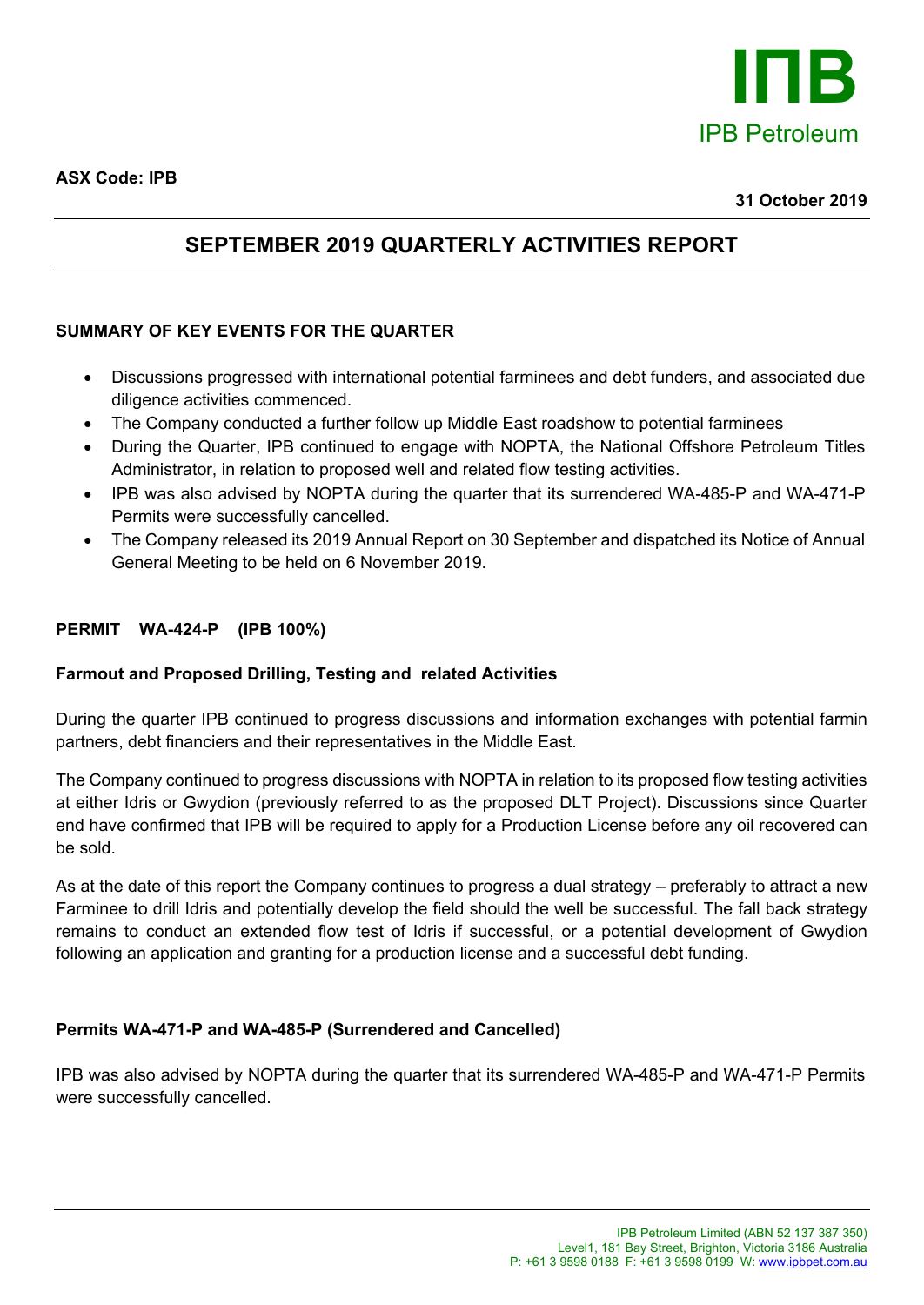

#### **Activities – Corporate and Financial**

The Company released its 2019 Annual Report on 30 September and diispatched its Notice of Annual General Meeting to be held at 11 am on 6 November 2019.

As at the end of the quarter IPB Petroleum had a cash balance of approximately \$0.712 million with no debt. For further details refer to the attached Appendix 5B.

#### **PERMIT HOLDINGS AND INTERESTS**

As at the end of the quarter, and also as at the date of this report, the Company held an interest in the Browse Basin exploration permit **WA-424-P** (IPB 100% and Operator)**.**



**Location Map : IPB Exploration Permit WA-424-P – Browse Basin**

For further information contact Brendan Brown, Managing Director +61 3 9598 0188 or [admin@ipbpet.com.au](mailto:admin@ipbpet.com.au)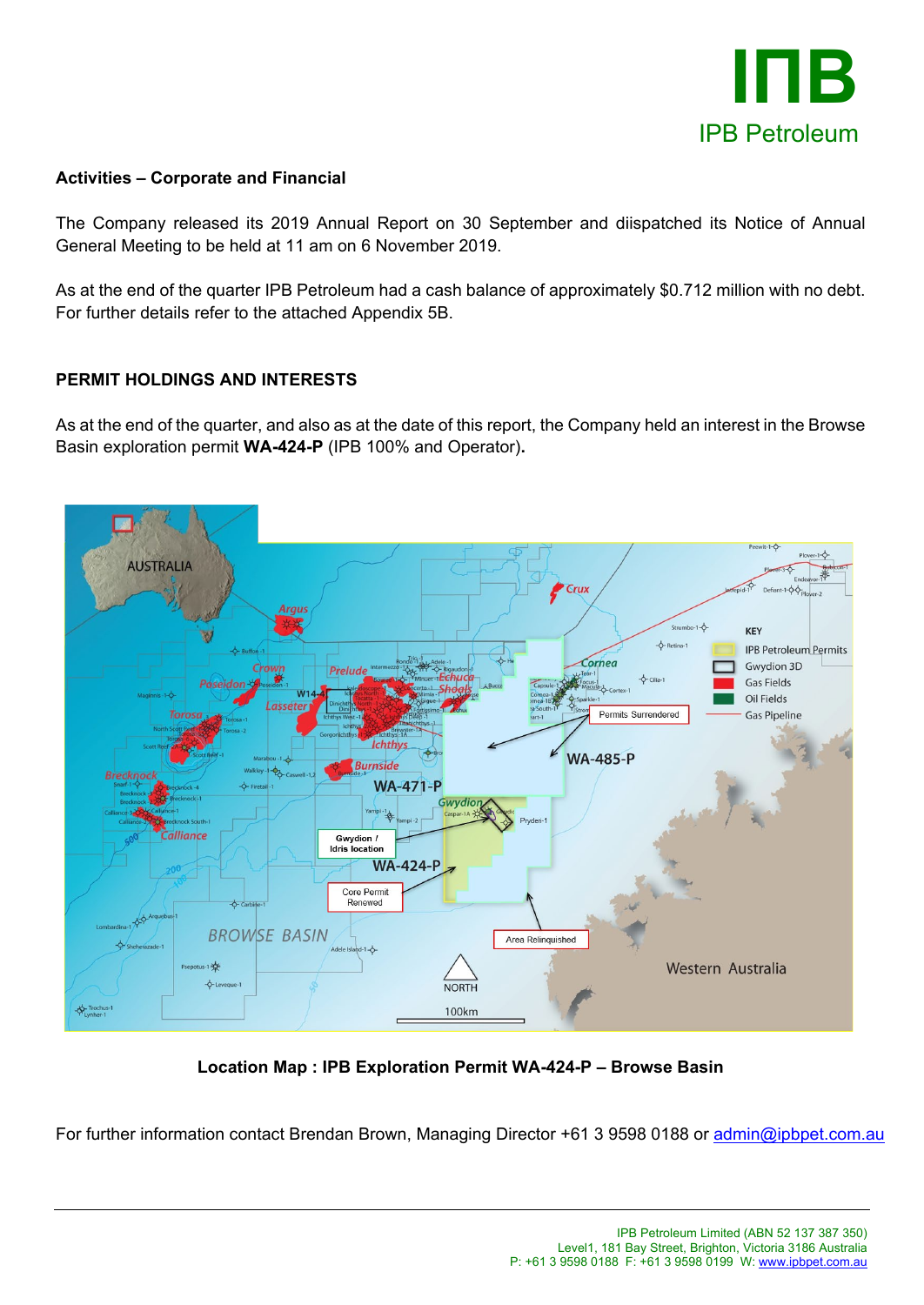*+Rule 5.5*

## **Appendix 5B**

### **Mining exploration entity and oil and gas exploration entity quarterly report**

Introduced 01/07/96 Origin Appendix 8 Amended 01/07/97, 01/07/98, 30/09/01, 01/06/10, 17/12/10, 01/05/13, 01/09/16

| Name of entity |  |  |
|----------------|--|--|
|----------------|--|--|

IPB Petroleum Limited

**ABN Quarter ended ("current quarter")**

52 137 387 350 30 September 2019

| <b>Consolidated statement of cash flows</b> |                                                   | <b>Current quarter</b><br>\$A'000 | Year to date<br>(3 months)<br>\$A'000 |
|---------------------------------------------|---------------------------------------------------|-----------------------------------|---------------------------------------|
| 1.                                          | Cash flows from operating activities              |                                   |                                       |
| 1.1                                         | Receipts from customers                           |                                   |                                       |
| 1.2                                         | Payments for                                      |                                   |                                       |
|                                             | exploration & evaluation<br>(a)                   | (95)                              | (95)                                  |
|                                             | development<br>(b)                                |                                   |                                       |
|                                             | production<br>(c)                                 |                                   |                                       |
|                                             | staff costs<br>(d)                                | (32)                              | (32)                                  |
|                                             | (e) administration and corporate costs            | (151)                             | (151)                                 |
| 1.3                                         | Dividends received (see note 3)                   |                                   |                                       |
| 1.4                                         | Interest received                                 |                                   |                                       |
| 1.5                                         | Interest and other costs of finance paid          |                                   |                                       |
| 1.6                                         | Income taxes paid                                 |                                   |                                       |
| 1.7                                         | Research and development refunds                  |                                   |                                       |
| 1.8                                         | Other (provide details if material)               |                                   |                                       |
| 1.9                                         | Net cash from / (used in) operating<br>activities | (278)                             | (278)                                 |

|     | Cash flows from investing activities |
|-----|--------------------------------------|
| 2.1 | Payments to acquire:                 |
|     | property, plant and equipment<br>(a) |
|     | tenements (see item 10)<br>(b)       |
|     | investments<br>(C)                   |
|     | other non-current assets<br>(d)      |

+ See chapter 19 for defined terms

*1 September 2016* Page 1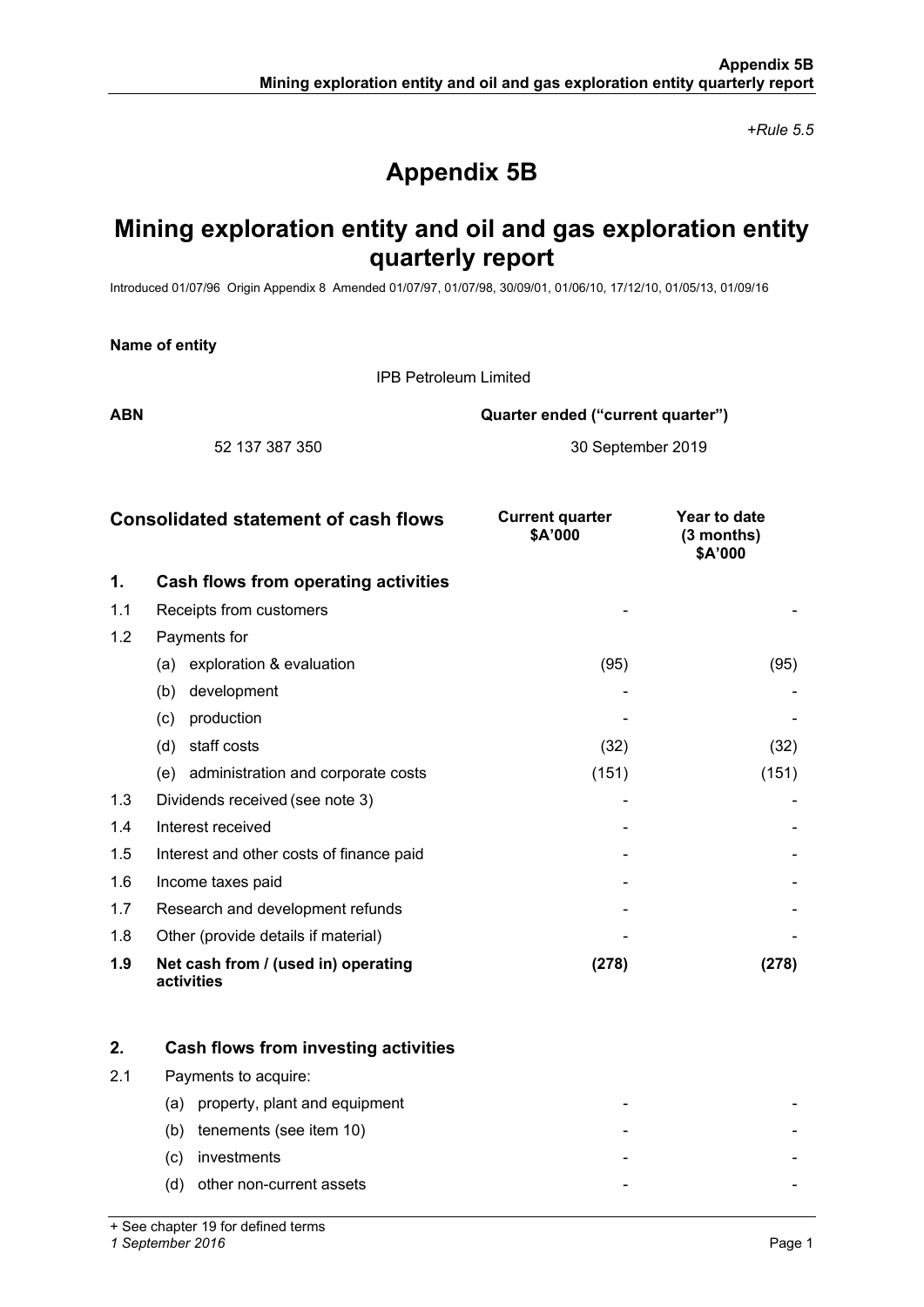|               | <b>Consolidated statement of cash flows</b>       | <b>Current quarter</b><br>\$A'000 | Year to date<br>(3 months)<br>\$A'000 |
|---------------|---------------------------------------------------|-----------------------------------|---------------------------------------|
| $2.2^{\circ}$ | Proceeds from the disposal of:                    |                                   |                                       |
|               | property, plant and equipment<br>(a)              |                                   |                                       |
|               | tenements (see item 10)<br>(b)                    |                                   |                                       |
|               | investments<br>$\left( c\right)$                  |                                   |                                       |
|               | other non-current assets<br>(d)                   |                                   |                                       |
| 2.3           | Cash flows from loans to other entities           |                                   |                                       |
| 2.4           | Dividends received (see note 3)                   |                                   |                                       |
| 2.5           | Other (provide details if material)               |                                   |                                       |
| 2.6           | Net cash from / (used in) investing<br>activities |                                   |                                       |

| 3.   | Cash flows from financing activities                                           |  |
|------|--------------------------------------------------------------------------------|--|
| 3.1  | Proceeds from issues of shares                                                 |  |
| 3.2  | Proceeds from issue of convertible notes                                       |  |
| 3.3  | Proceeds from exercise of share options                                        |  |
| 3.4  | Transaction costs related to issues of<br>shares, convertible notes or options |  |
| 3.5  | Proceeds from borrowings                                                       |  |
| 3.6  | Repayment of borrowings                                                        |  |
| 3.7  | Transaction costs related to loans and<br>borrowings                           |  |
| 3.8  | Dividends paid                                                                 |  |
| 3.9  | Other (provide details if material)                                            |  |
| 3.10 | Net cash from / (used in) financing<br>activities                              |  |

| 4.  | Net increase / (decrease) in cash and<br>cash equivalents for the period |       |       |
|-----|--------------------------------------------------------------------------|-------|-------|
| 4.1 | Cash and cash equivalents at beginning of<br>period                      | 991   | 991   |
| 4.2 | Net cash from / (used in) operating<br>activities (item 1.9 above)       | (278) | (278) |
| 4.3 | Net cash from / (used in) investing activities<br>(item 2.6 above)       |       |       |
| 4.4 | Net cash from / (used in) financing activities<br>(item 3.10 above)      |       |       |
| 4.5 | Effect of movement in exchange rates on<br>cash held                     |       |       |
| 4.6 | Cash and cash equivalents at end of<br>period                            | 712   | 712   |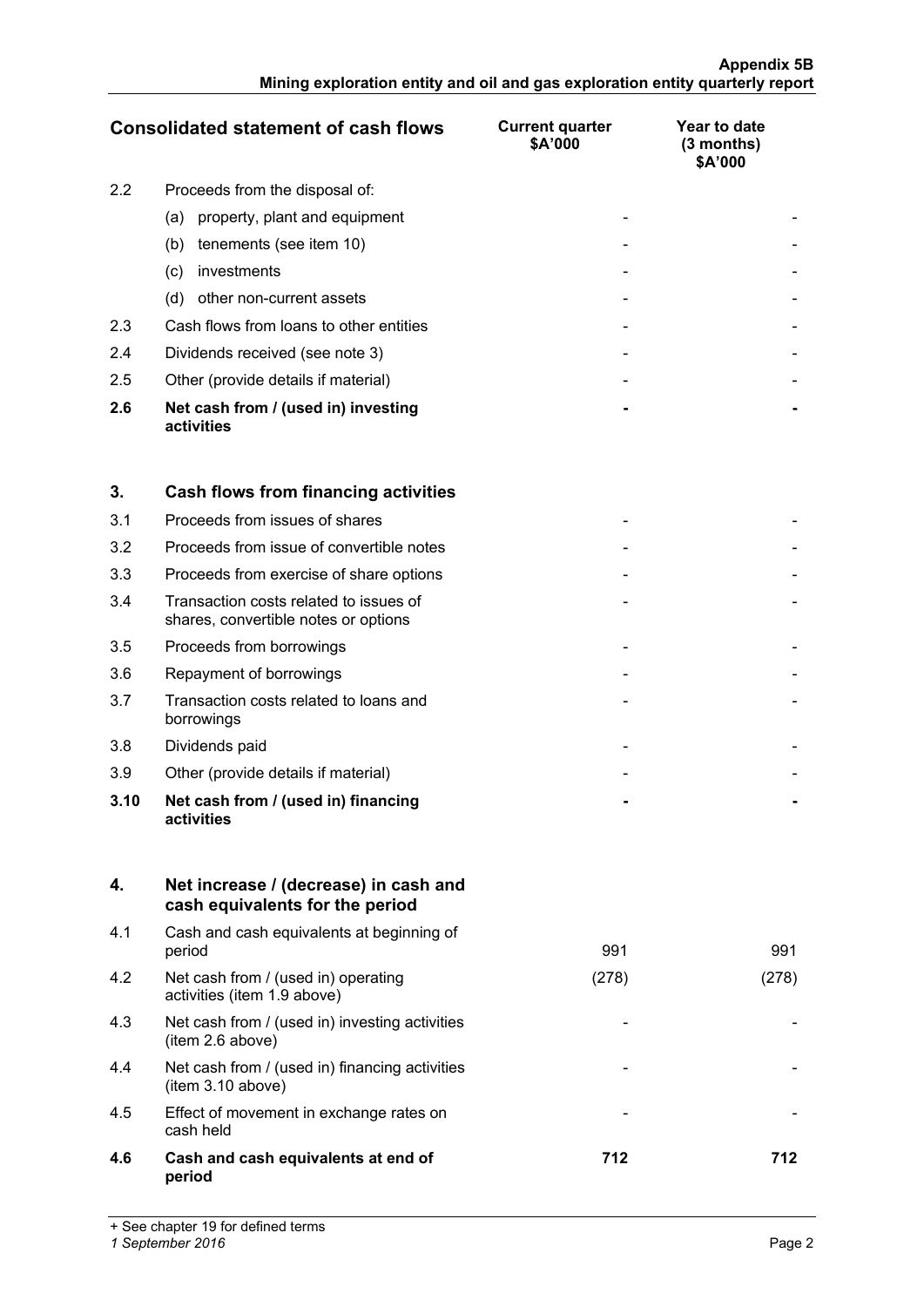| Consolidated statement of cash flows | <b>Current quarter</b><br>\$A'000 | Year to date<br>$(3$ months)<br>\$A'000 |
|--------------------------------------|-----------------------------------|-----------------------------------------|
|                                      |                                   |                                         |

| 5.  | Reconciliation of cash and cash<br>equivalents<br>at the end of the quarter (as shown in the<br>consolidated statement of cash flows) to the<br>related items in the accounts | <b>Current quarter</b><br>\$A'000 | <b>Previous quarter</b><br>\$A'000 |
|-----|-------------------------------------------------------------------------------------------------------------------------------------------------------------------------------|-----------------------------------|------------------------------------|
| 5.1 | <b>Bank balances</b>                                                                                                                                                          | 712                               | 991                                |
| 5.2 | Call deposits                                                                                                                                                                 |                                   |                                    |
| 5.3 | <b>Bank overdrafts</b>                                                                                                                                                        |                                   |                                    |
| 5.4 | Other (provide details)                                                                                                                                                       |                                   |                                    |
| 5.5 | Cash and cash equivalents at end of<br>quarter (should equal item 4.6 above)                                                                                                  | 712                               |                                    |

| 6.  | Payments to directors of the entity and their associates                            | <b>Current quarter</b><br><b>\$A'000</b> |
|-----|-------------------------------------------------------------------------------------|------------------------------------------|
| 6.1 | Aggregate amount of payments to these parties included in item 1.2                  | (68)                                     |
| 6.2 | Aggregate amount of cash flow from loans to these parties included<br>in item $2.3$ |                                          |

6.3 Include below any explanation necessary to understand the transactions included in items 6.1 and 6.2

Executive and Non-Executive Fees Paid.

#### **7. Payments to related entities of the entity and their associates**

- 7.1 Aggregate amount of payments to these parties included in item 1.2
- 7.2 Aggregate amount of cash flow from loans to these parties included in item 2.3
- 7.3 Include below any explanation necessary to understand the transactions included in items 7.1 and 7.2

|  | <b>Current quarter</b> | \$A'000 |  |  |
|--|------------------------|---------|--|--|
|  |                        |         |  |  |
|  |                        |         |  |  |
|  |                        |         |  |  |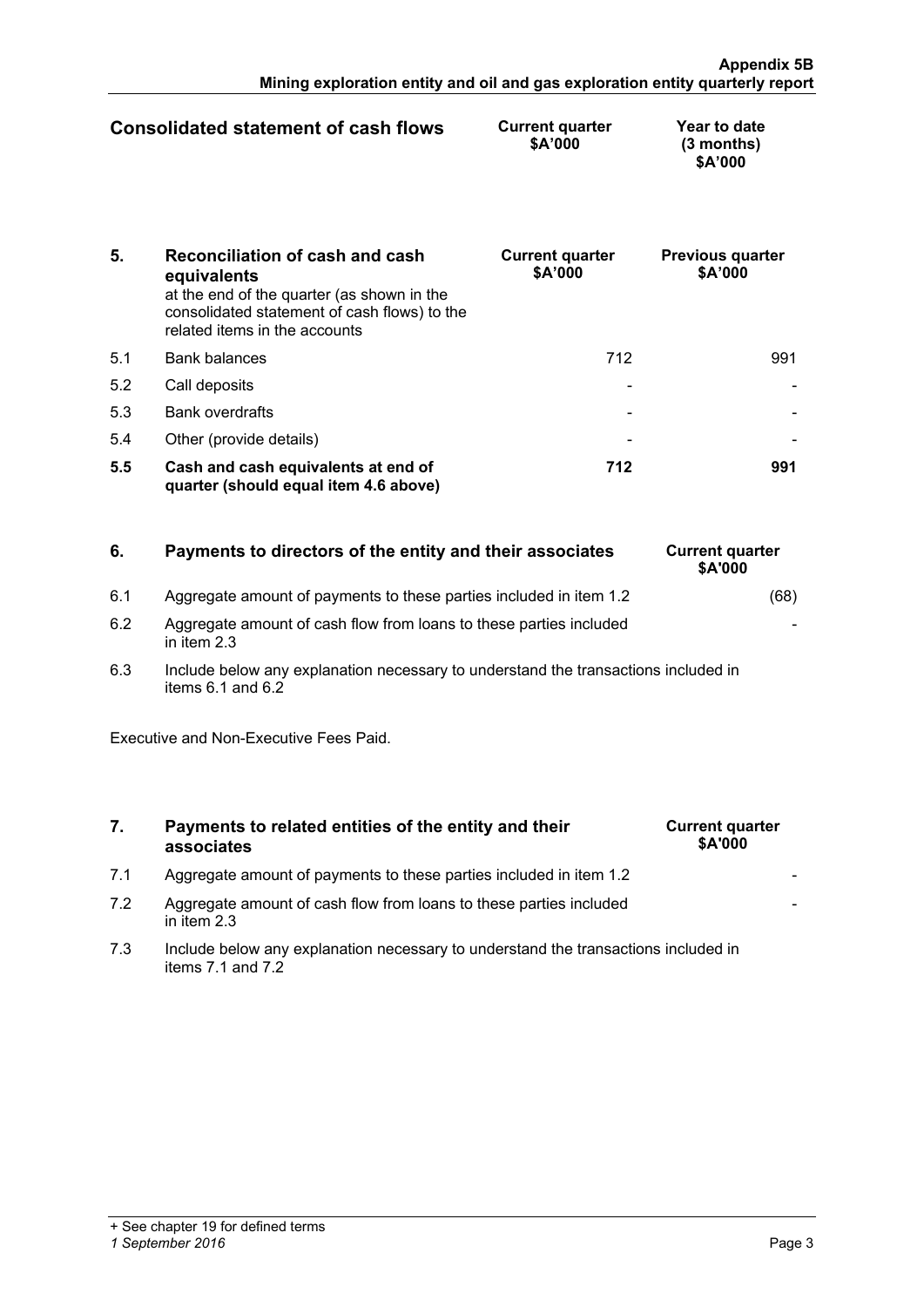| 8.  | <b>Financing facilities available</b><br>Add notes as necessary for an<br>understanding of the position | <b>Total facility amount</b><br>at quarter end<br>\$A'000 | Amount drawn at<br>quarter end<br>\$A'000 |
|-----|---------------------------------------------------------------------------------------------------------|-----------------------------------------------------------|-------------------------------------------|
| 81  | Loan facilities                                                                                         | -                                                         |                                           |
| 8.2 | Credit standby arrangements                                                                             | -                                                         |                                           |
| 8.3 | Other (please specify)                                                                                  | -                                                         |                                           |

8.4 Include below a description of each facility above, including the lender, interest rate and whether it is secured or unsecured. If any additional facilities have been entered into or are proposed to be entered into after quarter end, include details of those facilities as well.

| 9.  | Estimated cash outflows for next quarter | \$A'000 |
|-----|------------------------------------------|---------|
| 9.1 | Exploration and evaluation               |         |
| 9.2 | Development                              |         |
| 9.3 | Production                               |         |
| 9.4 | Staff costs                              |         |
| 9.5 | Administration and corporate costs       |         |
| 9.6 | Other (provide details if material)      |         |
| 9.7 | <b>Total estimated cash outflows</b>     |         |

| 10.  | Changes in<br>tenements<br>(items $2.1(b)$ and<br>$2.2(b)$ above)                                 | Tenement<br>reference<br>and<br><b>location</b> | <b>Nature of interest</b> | Interest at<br>beginning<br>of quarter | <b>Interest</b><br>at end of<br>quarter |
|------|---------------------------------------------------------------------------------------------------|-------------------------------------------------|---------------------------|----------------------------------------|-----------------------------------------|
| 10.1 | Interests in mining<br>tenements and<br>petroleum tenements<br>lapsed, relinquished<br>or reduced |                                                 |                           |                                        |                                         |
| 10.2 | Interests in mining<br>tenements and<br>petroleum tenements<br>acquired or increased              |                                                 |                           |                                        |                                         |